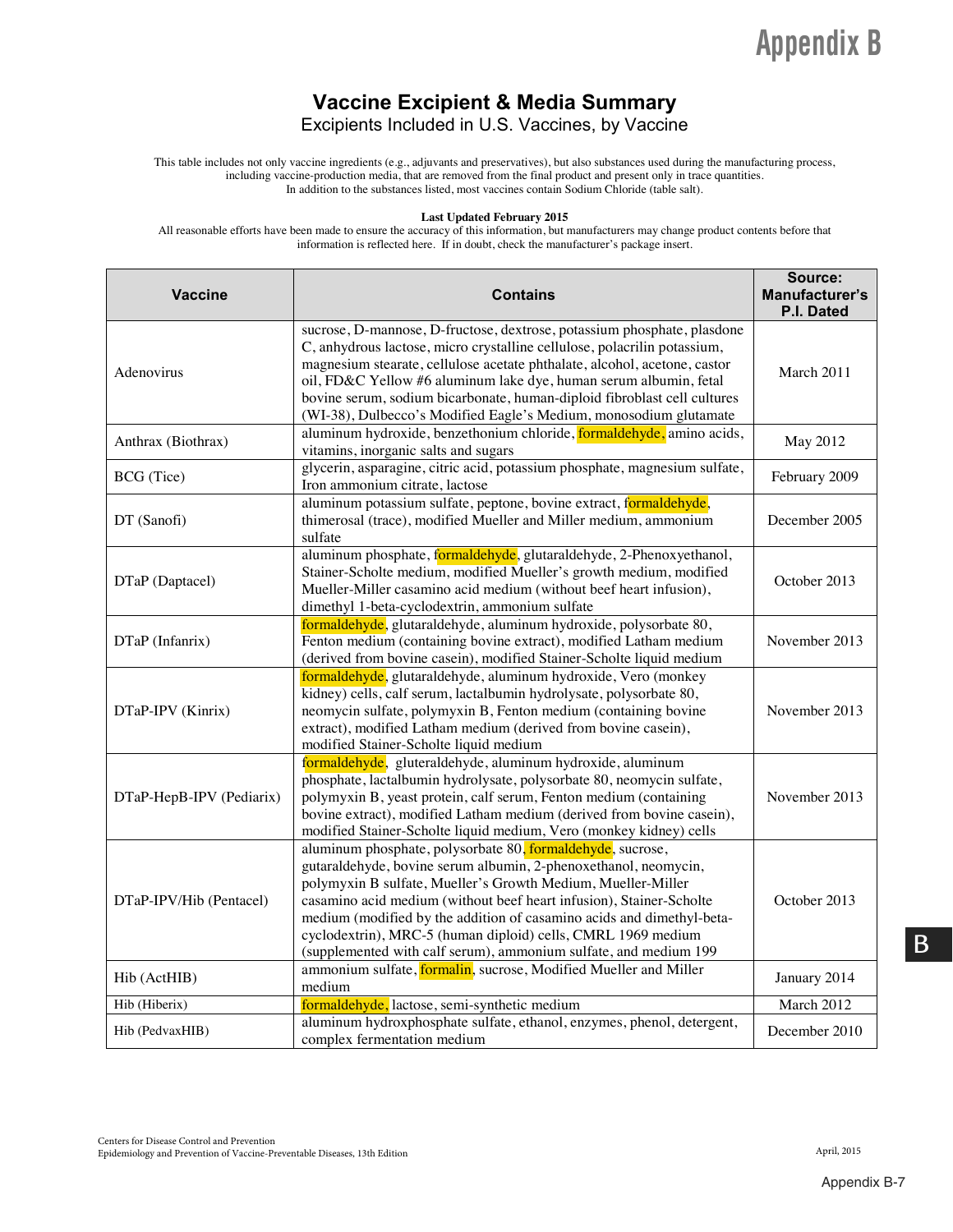| <b>Vaccine</b>                                                                                | <b>Contains</b>                                                                                                                                                                                                                                                                                               | Source:<br>Manufacturer's<br>P.I. Dated |
|-----------------------------------------------------------------------------------------------|---------------------------------------------------------------------------------------------------------------------------------------------------------------------------------------------------------------------------------------------------------------------------------------------------------------|-----------------------------------------|
| Hib/Hep B (Comvax)                                                                            | yeast (vaccine contains no detectable yeast DNA), nicotinamide adenine<br>dinucleotide, hemin chloride, soy peptone, dextrose, mineral salts, amino<br>acids, formaldehyde, potassium aluminum sulfate, amorphous aluminum<br>hydroxyphosphate sulfate, sodium borate, phenol, ethanol, enzymes,<br>detergent | December 2010                           |
| Hib/Mening. CY (MenHibrix)                                                                    | tris (trometamol)-HCl, sucrose, <i>formaldehyde</i> , synthetic medium, semi-<br>synthetic medium                                                                                                                                                                                                             | 2012                                    |
| Hep A (Havrix)                                                                                | aluminum hydroxide, amino acid supplement, polysorbate 20, formalin,<br>neomycin sulfate, MRC-5 cellular proteins                                                                                                                                                                                             | December 2013                           |
| Hep A (Vaqta)                                                                                 | amorphous aluminum hydroxyphosphate sulfate, bovine albumin,<br>formaldehyde, neomycin, sodium borate, MRC-5 (human diploid) cells                                                                                                                                                                            | February 2014                           |
| Hep B (Engerix-B)                                                                             | aluminum hydroxide, yeast protein, phosphate buffers, sodium<br>dihydrogen phosphate dihydrate                                                                                                                                                                                                                | December 2013                           |
| Hep B (Recombivax)                                                                            | yeast protein, soy peptone, dextrose, amino acids, mineral salts, potassium<br>aluminum sulfate, amorphous aluminum hydroxyphosphate sulfate,<br>formaldehyde, phosphate buffer                                                                                                                               | May 2014                                |
| Hep A/Hep B (Twinrix)                                                                         | formalin, yeast protein, aluminum phosphate, aluminum hydroxide, amino<br>acids, phosphate buffer, polysorbate 20, neomycin sulfate, MRC-5 human<br>diploid cells                                                                                                                                             | August 2012                             |
| Human Papillomavirus<br>(HPV) (Cerverix)                                                      | vitamins, amino acids, lipids, mineral salts, aluminum hydroxide, sodium<br>dihydrogen phosphate dehydrate, 3-O-desacyl-4' Monophosphoryl lipid<br>A, insect cell, bacterial, and viral protein                                                                                                               | November 2013                           |
| Human Papillomavirus<br>(HPV) (Gardasil)                                                      | yeast protein, vitamins, amino acids, mineral salts, carbohydrates,<br>amorphous aluminum hydroxyphosphate sulfate, L-histidine, polysorbate<br>80, sodium borate                                                                                                                                             | June 2014                               |
| Human Papillomavirus<br>(HPV) (Gardasil 9)                                                    | yeast protein, vitamins, amino acids, mineral salts, carbohydrates,<br>amorphous aluminum hydroxyphosphate sulfate, L-histidine, polysorbate<br>80, sodium borate                                                                                                                                             | December 2014                           |
| Influenza (Afluria)                                                                           | beta-propiolactone, thimerosol (multi-dose vials only), monobasic sodium<br>phosphate, dibasic sodium phosphate, monobasic potassium phosphate,<br>potassium chloride, calcium chloride, sodium taurodeoxycholate,<br>neomycin sulfate, polymyxin B, egg protein, sucrose                                     | December 2013                           |
| Influenza (Agriflu)                                                                           | egg proteins, formaldehyde, polysorbate 80, cetyltrimethylammonium<br>bromide, neomycin sulfate, kanamycin, barium                                                                                                                                                                                            | 2013                                    |
| Influenza (Fluarix) Trivalent<br>and Quadrivalent                                             | octoxynol-10 (Triton X-100), α-tocopheryl hydrogen succinate,<br>polysorbate 80 (Tween 80), hydrocortisone, gentamicin sulfate,<br>ovalbumin, formaldehyde, sodium deoxycholate, sucrose, phosphate<br>buffer                                                                                                 | June 2014                               |
| Influenza (Flublok)                                                                           | monobasic sodium phosphate, dibasic sodium phosphate, polysorbate 20,<br>baculovirus and host cell proteins, baculovirus and cellular DNA, Triton<br>X-100, lipids, vitamins, amino acids, mineral salts                                                                                                      | March 2014                              |
| Influenza (Flucelvax)                                                                         | Madin Darby Canine Kidney (MDCK) cell protein, MDCK cell DNA,<br>polysorbate 80, cetyltrimethlyammonium bromide, β-propiolactone,<br>phosphate buffer                                                                                                                                                         | March 2014                              |
| Influenza (Fluvirin)                                                                          | nonylphenol ethoxylate, thimerosal (multidose vial-trace only in prefilled<br>syringe), polymyxin, neomycin, beta-propiolactone, egg proteins,<br>phosphate buffer                                                                                                                                            | February 2014                           |
| Influenza (Flulaval)<br>Trivalent and Quadrivalent                                            | thimerosal, <b>formaldehyde</b> , sodium deoxycholate, egg proteins, phosphate<br>buffer                                                                                                                                                                                                                      | February 2013                           |
| Influenza (Fluzone:<br>Standard (Trivalent and<br>Quadrivalent), High-Dose,<br>& Intradermal) | formaldehyde, octylphenol ethoxylate (Triton X-100), gelatin (standard<br>trivalent formulation only), thimerosal (multi-dose vial only), egg<br>protein, phosphate buffers, sucrose                                                                                                                          | 2014                                    |

 $\,$  Centers for Disease Control and Prevention

Epidemiology and Prevention of Vaccine-Preventable Diseases, 13th Edition April, 2015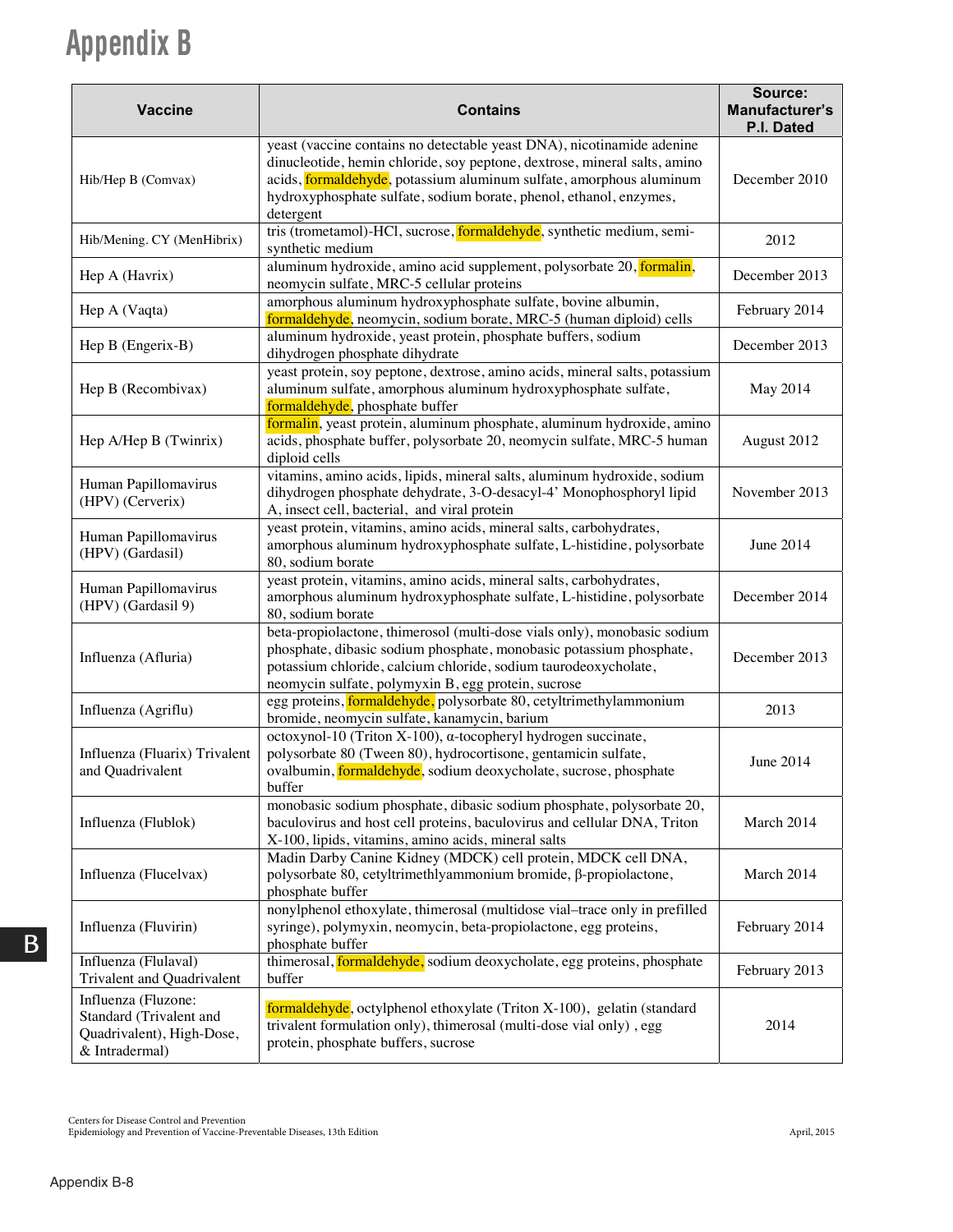| <b>Vaccine</b>                           | <b>Contains</b>                                                                                                                                                                                                                                                                                                                                                                                                                                                                                      | Source:<br>Manufacturer's<br>P.I. Dated |
|------------------------------------------|------------------------------------------------------------------------------------------------------------------------------------------------------------------------------------------------------------------------------------------------------------------------------------------------------------------------------------------------------------------------------------------------------------------------------------------------------------------------------------------------------|-----------------------------------------|
| Influenza (FluMist)<br>Quadrivalent      | ethylene diamine tetraacetic acid (EDTA), monosodium glutamate,<br>hydrolyzed porcine gelatin, arginine, sucrose, dibasic potassium<br>phosphate, monobasic potassium phosphate, gentamicin sulfate, egg<br>protein                                                                                                                                                                                                                                                                                  | <b>July 2013</b>                        |
| Japanese Encephalitis<br>(Ixiaro)        | aluminum hydroxide, Vero cells, protamine sulfate, formaldehyde, bovine<br>serum albumin, sodium metabisulphite, sucrose                                                                                                                                                                                                                                                                                                                                                                             | May 2013                                |
| Meningococcal (MCV4-<br>Menactra)        | formaldehyde, phosphate buffers, Mueller Hinton agar, Watson Scherp<br>media, Modified Mueller and Miller medium, detergent, alcohol,<br>ammonium sulfate                                                                                                                                                                                                                                                                                                                                            | April 2013                              |
| Meningococcal (MCV4-<br>Menveo)          | formaldehyde, amino acids, yeast extract, Franz complete medium, CY<br>medium                                                                                                                                                                                                                                                                                                                                                                                                                        | August 2013                             |
| Meningococcal (MPSV4-<br>Menomune)       | thimerosal (multi-dose vial only), lactose, Mueller Hinton casein agar,<br>Watson Scherp media, detergent, alcohol                                                                                                                                                                                                                                                                                                                                                                                   | April 2013                              |
| Meningococcal (MenB-<br>Bexsero)         | aluminum hydroxide, E. coli, histidine, sucrose, deoxycholate, kanomycin                                                                                                                                                                                                                                                                                                                                                                                                                             | 2015                                    |
| Meningococcal (MenB -<br>Trumenba)       | polysorbate 80, histodine, E. coli, fermentation growth media                                                                                                                                                                                                                                                                                                                                                                                                                                        | October 2015                            |
| MMR (MMR-II)                             | Medium 199 (vitamins, amino acids, fetal bovine serum, sucrose,<br>glutamate), Minimum Essential Medium, phosphate, recombinant human<br>albumin, neomycin, sorbitol, hydrolyzed gelatin, chick embryo cell<br>culture, WI-38 human diploid lung fibroblasts                                                                                                                                                                                                                                         | June 2014                               |
| MMRV (ProQuad)                           | sucrose, hydrolyzed gelatin, sorbitol, monosodium L-glutamate, sodium<br>phosphate dibasic, human albumin, sodium bicarbonate, potassium<br>phosphate monobasic, potassium chloride, potassium phosphate dibasic,<br>neomycin, bovine calf serum, chick embryo cell culture, WI-38 human<br>diploid lung fibroblasts, MRC-5 cells                                                                                                                                                                    | March 2014                              |
| Pneumococcal (PCV13-<br>Prevnar 13)      | casamino acids, yeast, ammonium sulfate, Polysorbate 80, succinate<br>buffer, aluminum phosphate, soy peptone broth                                                                                                                                                                                                                                                                                                                                                                                  | January 2014                            |
| Pneumococcal (PPSV-23 -<br>Pneumovax)    | phenol                                                                                                                                                                                                                                                                                                                                                                                                                                                                                               | May 2014                                |
| Polio (IPV – Ipol)                       | 2-phenoxyethanol, formaldehyde, neomycin, streptomycin, polymyxin B,<br>monkey kidney cells, Eagle MEM modified medium, calf serum protein,<br>Medium 199                                                                                                                                                                                                                                                                                                                                            | May 2013                                |
| Rabies (Imovax)                          | Human albumin, neomycin sulfate, phenol red indicator, MRC-5 human<br>diploid cells, beta-propriolactone                                                                                                                                                                                                                                                                                                                                                                                             | April 2013                              |
| Rabies (RabAvert)                        | β-propiolactone, potassium glutamate, chicken protein, egg protein,<br>neomycin, chlortetracycline, amphotericin B, human serum albumin,<br>polygeline (processed bovine gelatin), sodium EDTA, bovine serum                                                                                                                                                                                                                                                                                         | March 2012                              |
| Rotavirus (RotaTeq)                      | sucrose, sodium citrate, sodium phosphate monobasic monohydrate,<br>sodium hydroxide, polysorbate 80, cell culture media, fetal bovine serum,<br>vero cells [DNA from porcine circoviruses (PCV) 1 and 2 has been<br>detected in RotaTeq. PCV-1 and PCV-2 are not known to cause disease in<br>humans.]                                                                                                                                                                                              | June 2013                               |
| Rotavirus (Rotarix)                      | amino acids, dextran, sorbitol, sucrose, calcium carbonate, xanthan,<br>Dulbecco's Modified Eagle Medium (potassium chloride, magnesium<br>sulfate, ferric (III) nitrate, sodium phosphate, sodium pyruvate, D-<br>glucose, concentrated vitamin solution, L-cystine, L-tyrosine, amino acids<br>solution, L-glutamine, calcium chloride, sodium hydrogenocarbonate, and<br>phenol red) [Porcine circovirus type 1 (PCV-1) is present in Rotarix.<br>PCV-1 is not known to cause disease in humans.] | May 2014                                |
| Smallpox (Vaccinia -<br><b>ACAM2000)</b> | human serum albumin, mannitol, neomycin, glycerin, polymyxin B,<br>phenol, Vero cells, HEPES                                                                                                                                                                                                                                                                                                                                                                                                         | September 2009                          |